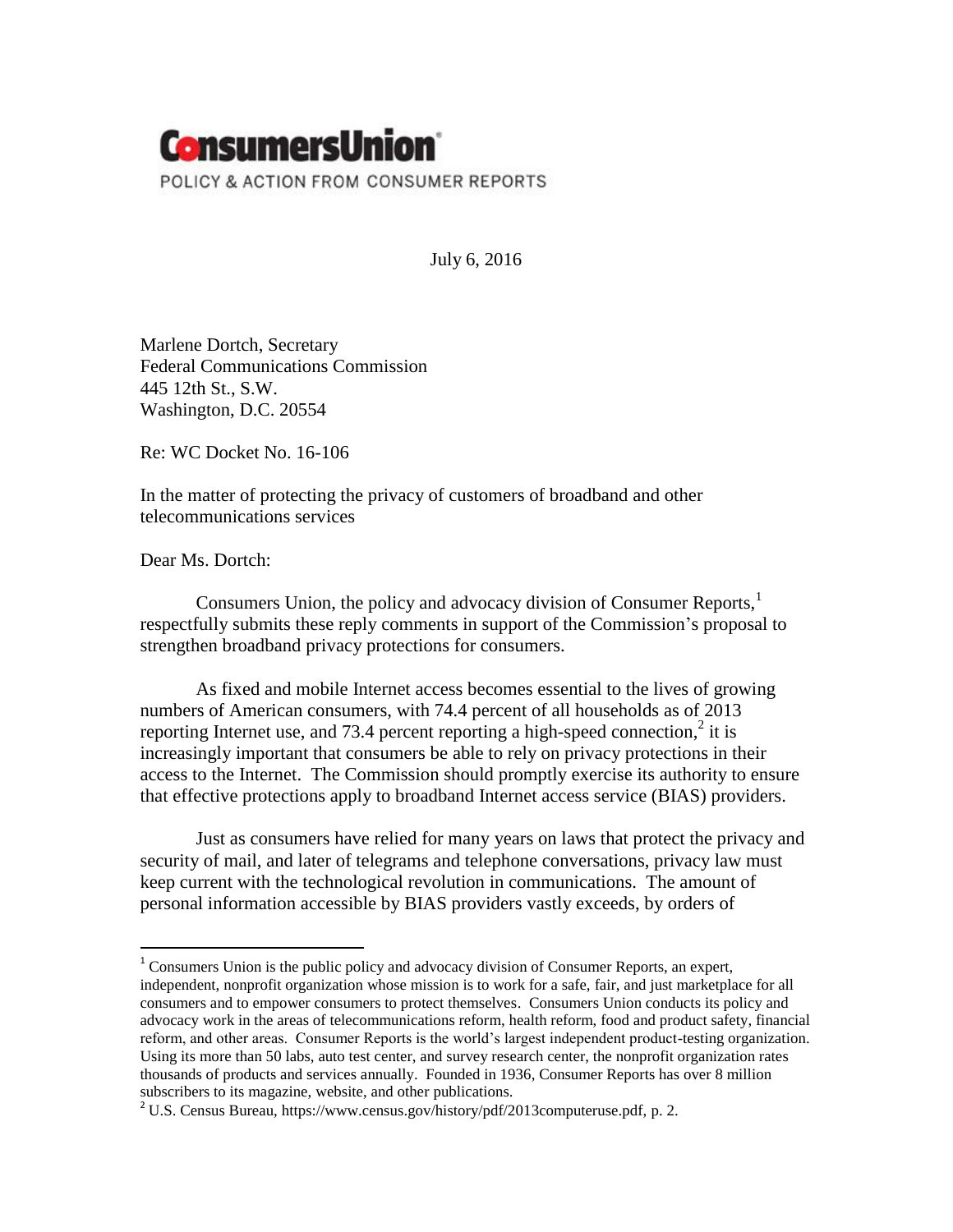magnitude, the exposure consumers have traditionally faced with those earlier means of communication. Moreover, as consumers' awareness of their exposure grows, strong privacy and security protections will become increasingly necessary in order for consumers to feel confident and safe using BIAS providers to access the Internet.

With the re-classification of broadband under Title II, alongside telephone service, and the resulting changes in the contours of the regulatory authorities of this Commission and the Federal Trade Commission (FTC), it is important that this Commission act promptly to ensure that it is exercising its authority effectively. The Commission has ample authority under section 222 and other parts of the Communications Act to ensure that broadband Internet access service providers are covered by effective privacy protections.

A BIAS provider has an intimate, all-encompassing picture window into its customers' behavior. In the course of handling packets of customer data, a BIAS provider can obtain extensive insight into its customers' lives, habits, interests, health issues, political views, finances, and much more – and can use the special access afforded to it as a provider of essential communications services to connect this information to a customer's name, address, and phone number, to amass a detailed and comprehensive picture that can be used to profile its customers in ways that are highly intrusive to customer privacy.

As data storage costs continue to shrink, there is less natural disincentive to stop BIAS providers from simply saving all data they transmit, amassing year upon year of wide-ranging intimate, personal, and sensitive information about millions and millions of captive broadband customers, and retaining it indefinitely. The magnitude of these vast data repositories accumulated by BIAS providers in their role as communications utilities is likely to only further mushroom with the onset of the Internet of Things.

In developing consumer privacy protections for broadband Internet access service, the Commission should certainly be informed by the protections previously developed by the FTC, as well as by the protections the Commission has already developed for cable service and wireline and mobile telephone service, as the proposed rule reflects. But the Commission should undertake its own fresh effort to develop robust, state-of-the-art protections for BIAS providers, commensurate with their vast reach, that meet with consumers' needs, expectations, and interests. The protections that apply to BIAS providers should reflect the comprehensive breadth and detail of the information BIAS providers have access to, as well as the lack of meaningful consumer choice in whether to have broadband Internet access and, often, lack of meaningful consumer choice in where to obtain it.<sup>3</sup>

 $\overline{a}$ 

 $3$  According to a study by the Center for Public Integrity, "[M]ost Americans have a choice of only one or two telecommunications companies for fast service. About 55 percent of U.S. households have just one provider that offers service at 25 megabits per second." *See*

https://www.publicintegrity.org/2015/04/01/16933/how-broadband-providers-seem-avoid-competition.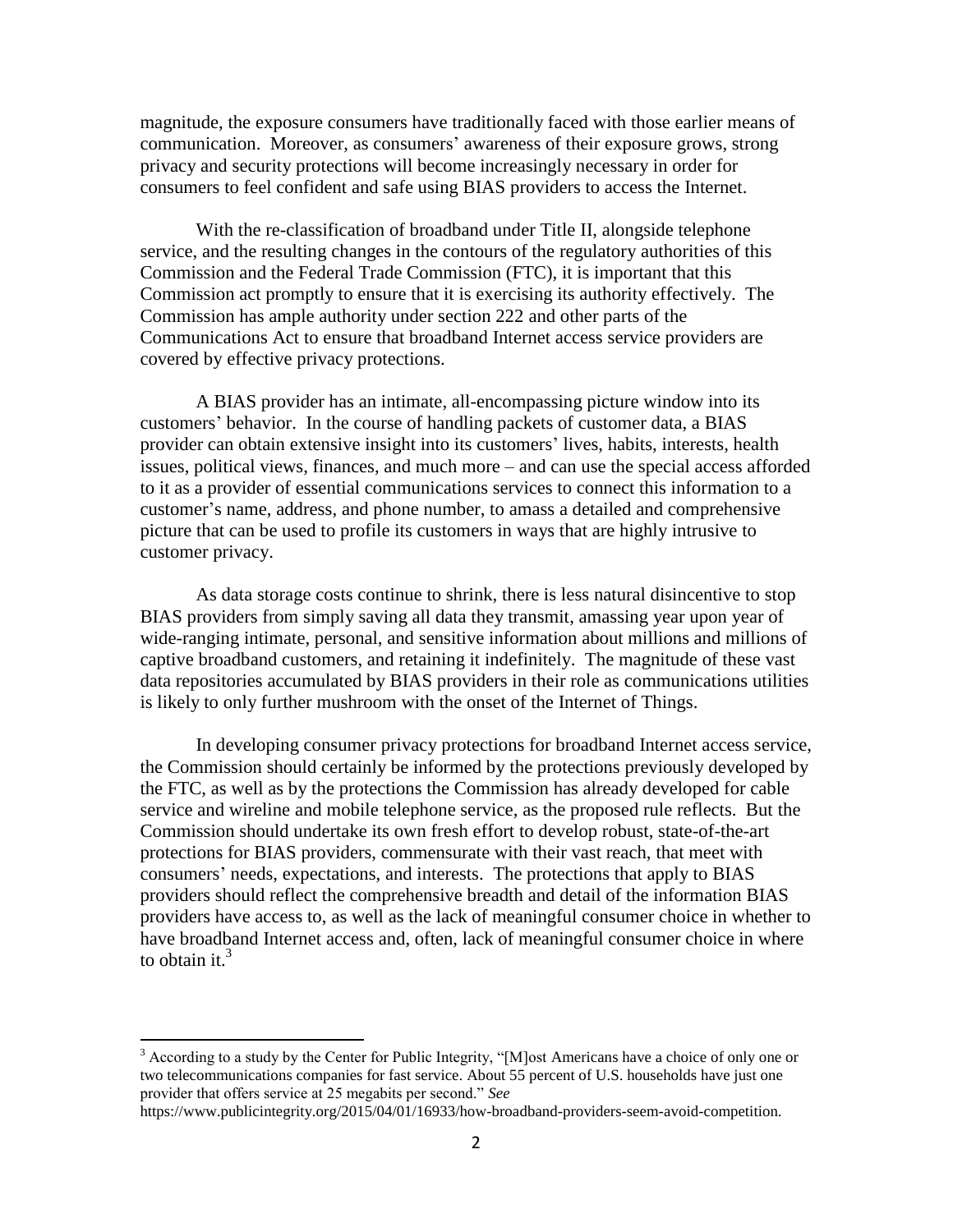In particular, the desire for BIAS providers to "branch out" and compete with other Internet-based companies in the profitable use and sale of consumer data should not be a reason for Commission forbearance regarding the consumer disclosures and protections they should be required to provide in their role in providing broadband Internet access service. To the extent that BIAS providers are seeking to compete with other companies in providing other services over the Internet, they are free to establish separate, independent affiliates that collect and use consumer information in the same manner as those other companies, subject to the same rules that already apply. But to the extent that BIAS companies might seek a *competitive advantage* over edge providers or other Internet-based companies by virtue of their comprehensive gateway access to personal consumer information, that is but another important reason why consumer privacy protection rules for BIAS providers need to be strong. Consumers may very well prefer not to give their BIAS provider an insider advantage over competing companies in marketing these other services. And consumers should be in control of deciding that.

For this reason, effective consumer privacy protection measures are equally important regardless of whether there is some affiliate relationship between the BIAS provider and the other entity with which it desires to share information.

Effective consumer privacy protection for users of broadband Internet access service means:

- Consumers should be able to get a clear understanding of the information that the BIAS provider will collect, the uses that the BIAS provider will make of it, and the entities that the BIAS provider will give access to it.
- Consumers must have an easy and effective means of deciding whether to consent to the BIAS provider making these collections and uses of their information.
- The provision of BIAS should not be conditioned on consent for any collection or use except as functionally necessary in order to provide broadband Internet access service, and even in those situations, the reason the collection and use is functionally necessary should be clearly explained.
- The BIAS provider should give prompt notice of any data breach, and explain the scope and potential consequences.
- The BIAS provider should be accountable to consumers for any breach.

We are confident that these protections can be secured for consumers without unduly impeding the provision of broadband Internet access service.

#### **Clear Disclosures Are Key to Consumer Understanding, Choice, and Control**

In order for consumers to have meaningful choice and control over how a BIAS provider collects and uses the vast amounts of their personal information it has access to,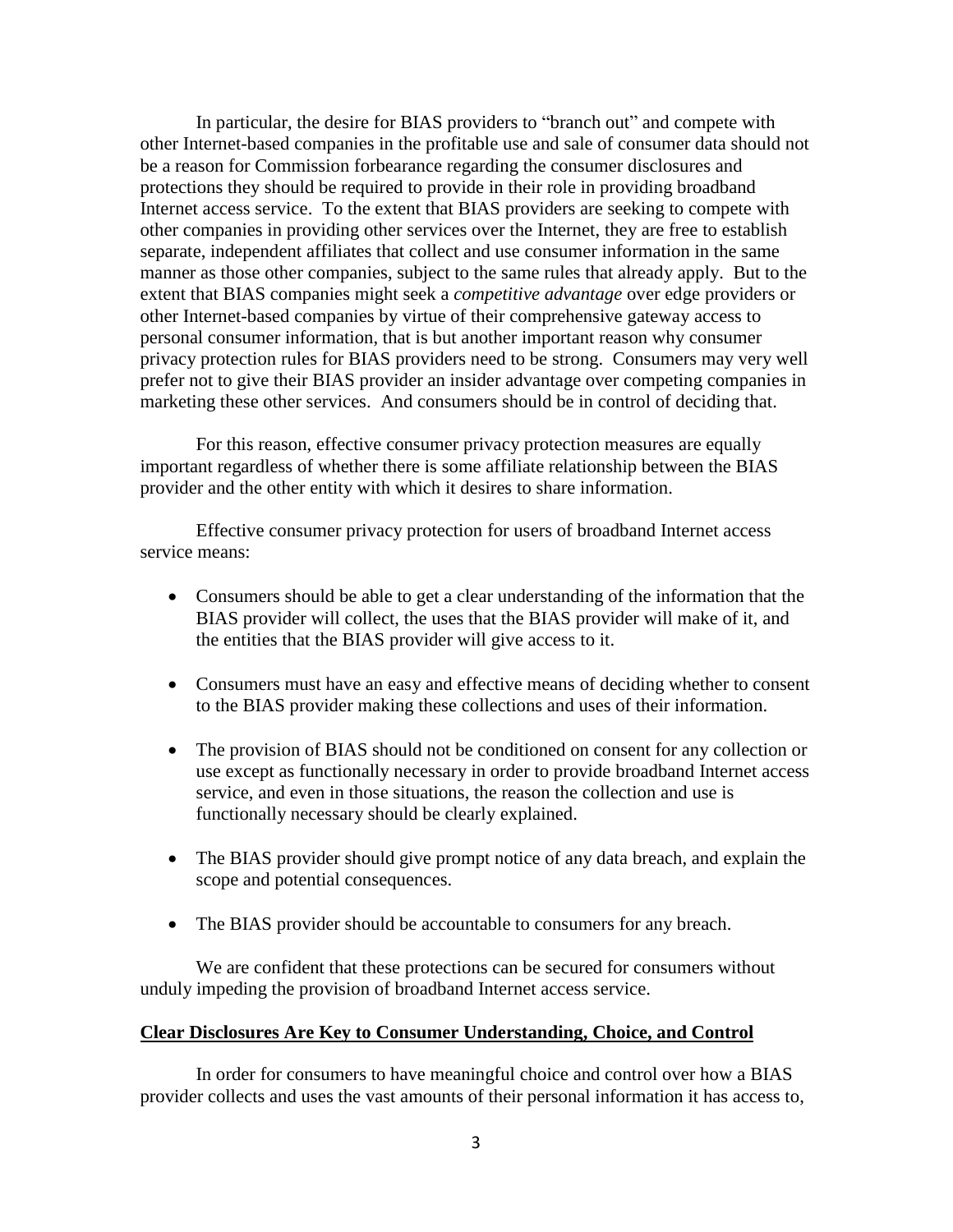the BIAS provider should clearly and specifically disclose to consumers – in plain English – what information is to be collected and the ways it will be used. Consumers should have the ability to make their own informed decision about whether to permit each such collection and use.

Particularly in light of the need for the process of obtaining broadband Internet access service to be efficient, the privacy disclosures need to be customer-friendly. Such BIAS disclosures need to be brief enough, and conspicuous enough, that consumers will read them, and need to be clear and specific, and in plain English, so that consumers will understand them. These disclosures should be made in advance of and at the point of sale of the applicable BIAS service, and in advance of any kind of new use of the information or new sharing of it with other entities. And they should be readily available thereafter for easy consumer access and reference.<sup>4</sup>

The plain English disclosures can be supplemented by a link to more detailed, technically accurate descriptions for those who want the more technical details, but the plain English version should be accurate and give consumers a reasonable understanding without needing to consult the technical version.

The fact that the BIAS provider believes a particular collection and use of information is likely to be of benefit to its customers is not reason to exclude that collection and use from the disclosure requirements. For example, the NPRM refers to the use and disclosure of customer phone numbers in order to filter or block unwanted robocalls and robotexts. This has been and continues to be a top advocacy priority of Consumers Union, and we fully support the Commission's efforts to encourage and require providers to enable it for consumers. We still believe BIAS providers should disclose this intended use, however.

Notice of any planned material changes to collection and use policies should be provided in advance of taking effect, to give consumers time to become familiar with the changes and make new informed decisions regarding consent.

### **Structuring Standardized Disclosures**

 $\overline{a}$ 

To make it easier for consumers to read and understand BIAS provider privacy policies, we support the Commission's proposal for standardized disclosures, which all BIAS providers would be required to use, presented in a "consumer-facing privacy dashboard" that would consolidate all privacy-related disclosures, and allow customers to control all of their data decisions in one place.

<sup>&</sup>lt;sup>4</sup> In this regard, we agree with the Commission's proposal to require that the disclosures to a consumer should also be translated into another language, in similarly simple, clear, and concise terms, if any part of the information used in marketing broadband Internet access service to that consumer was in that other language. The Commission should clarify that this would be in addition to providing the disclosures in English.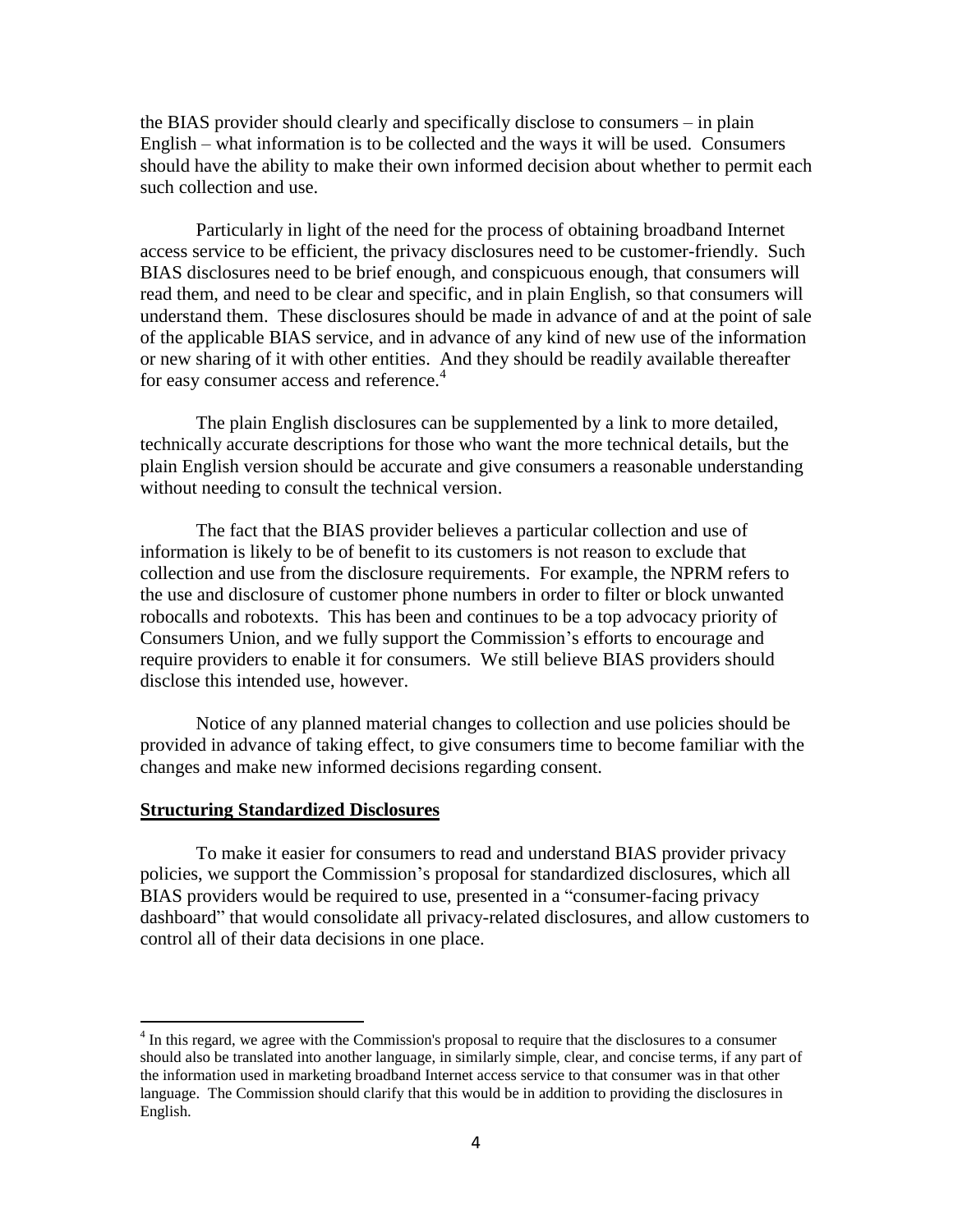For even greater clarity to consumers, we also recommend that these standardized disclosures be structured so that variations specific to a particular BIAS provider would be conspicuously noted in a separate part of the disclosures. This would enable consumers and consumer advocacy organizations to more effectively monitor and understand the policies in effect, including any differences among BIAS providers.

We recommend that these standardized disclosures be developed in a multistakeholder process, including input by consumer organizations as well as BIAS providers large and small, and other experts, and overseen by the Commission. We would welcome the opportunity to be included in that process.

# **Ensuring Effective Consumer Choice**

Consumers must have an easy and effective means of communicating their decision whether to consent to these collections and uses of their information by the BIAS provider who is providing their gateway to the Internet, and they must have a clear understanding of the consequences of their refusal to give consent – and specifically whether such refusal interferes with their ability to obtain high-quality broadband Internet access service. They should have this ability both at the time and point of sale of broadband Internet access service, or any other service or use the BIAS provider is offering or requesting, and they should be readily able to change their decision. The ways to accomplish this should be clear to consumers.

The provision of broadband Internet access service should never be conditioned on the consumer's consent to any collection or use, except as functionally necessary in order to provide broadband Internet access service, and even in those situations the reason that the collection and use is functionally necessary should be clearly explained. Similarly, "two-tier pricing" – financial inducements to waive privacy rights in exchange for a reduced price for service – should also be prohibited. Low-income consumers are especially vulnerable: for them, sacrificing their privacy to get a discount is by no means a free choice. The Commission should pursue other ways to induce or require BIAS providers to offer service at more affordable rates to lower-income consumers – as it has done with Lifeline phone service.

### **Ensuring Effective Data Security**

Strong security protections are crucial to protecting customer information from breaches. Given their special status in providing Internet access service to subscribers, BIAS providers must be required to follow strict rules to safeguard this information from security risks.

Important elements of an effective BIAS provider data security policy include carefully analyzing data security risks, implementing data security systems that respond to those risks, appropriately training all relevant personnel, regularly performing tests, designating responsible data security officers, having a breach response in place, and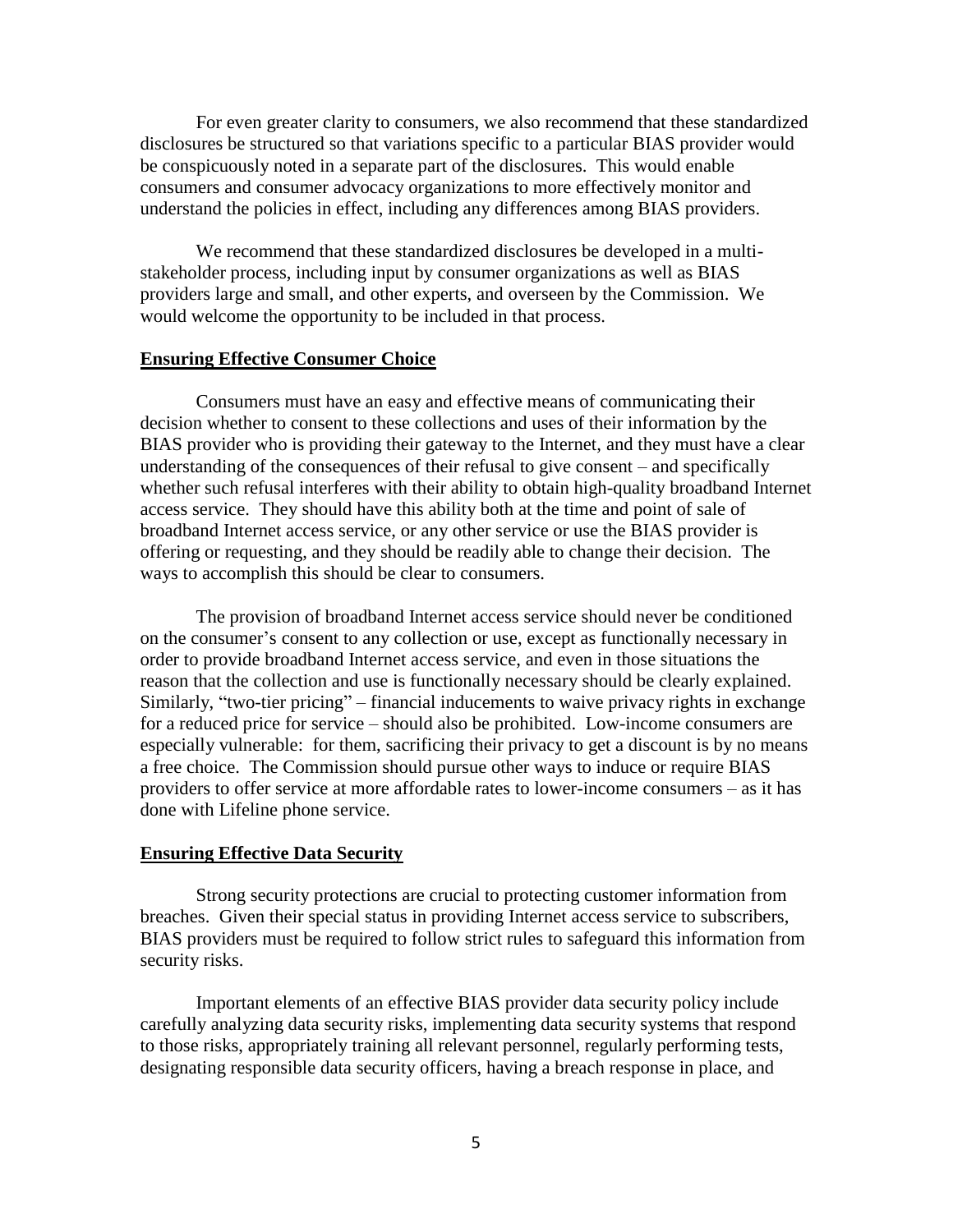notifying customers promptly if a breach occurs. Data security procedures should be continually improved and strengthened so that they remain state of the art.

## **Prompt Notification of Breach or Unauthorized Use**

Timely data breach notices can help consumers mitigate harm from breach or unauthorized disclosure or use of their personal information. Prompt notice should be required, describing what information was disclosed, assessing the resulting risks, and explaining the remedial measures being taken. This should include a breach by another entity who received the personal information from the BIAS provider as a result of a sale of information or similar commercial transaction engaged in between the BIAS provider and the entity. We support having standardized data breach notification content requirements and standardized notification timetables for BIAS providers – which the FCC should ensure are realistic and practical, based on input from all stakeholders, including BIAS providers.

## **Legal Accountability for Data Security**

To be effective, consumer privacy rights need to be enforceable.

As the entity with the direct relationship with its broadband Internet access service customer, the BIAS provider should be accountable under the law for harm resulting from a data breach, or unauthorized uses that conflict with the consumer's expressed preferences, with respect to personal consumer information it has collected through providing broadband Internet access service. This includes breaches with respect to such information by the BIAS provider's affiliates, contractors, joint venture partners, and other third parties with which it has engaged in a sale of the personal information or a similar commercial transaction. The BIAS provider may have its own legal recourse against the affiliate or contractor or partner or third party, which can also be made part of the contract under which the BIAS provider is sharing data.

The BIAS provider should remain accountable under the law for any failure to take appropriate measures to ensure the security of customer information.

Consumers should have full recourse to the courts for pursuing these legal rights, in addition to the FCC's informal complaint mechanism. BIAS providers should not be permitted to require consumers to agree to submit claims to arbitration as a condition for receiving that service, or as a condition for any other inducement. Indeed, forcing consumers into arbitration as a condition for such essential service is inherently unfair and deprives them of fundamental legal rights. For consumers, arbitration agreements with BIAS providers to obtain such essential service can only be fair if the consumer freely chooses that route once the dispute has arisen, the stakes are clear, and the consumer has been able to seek legal counsel.